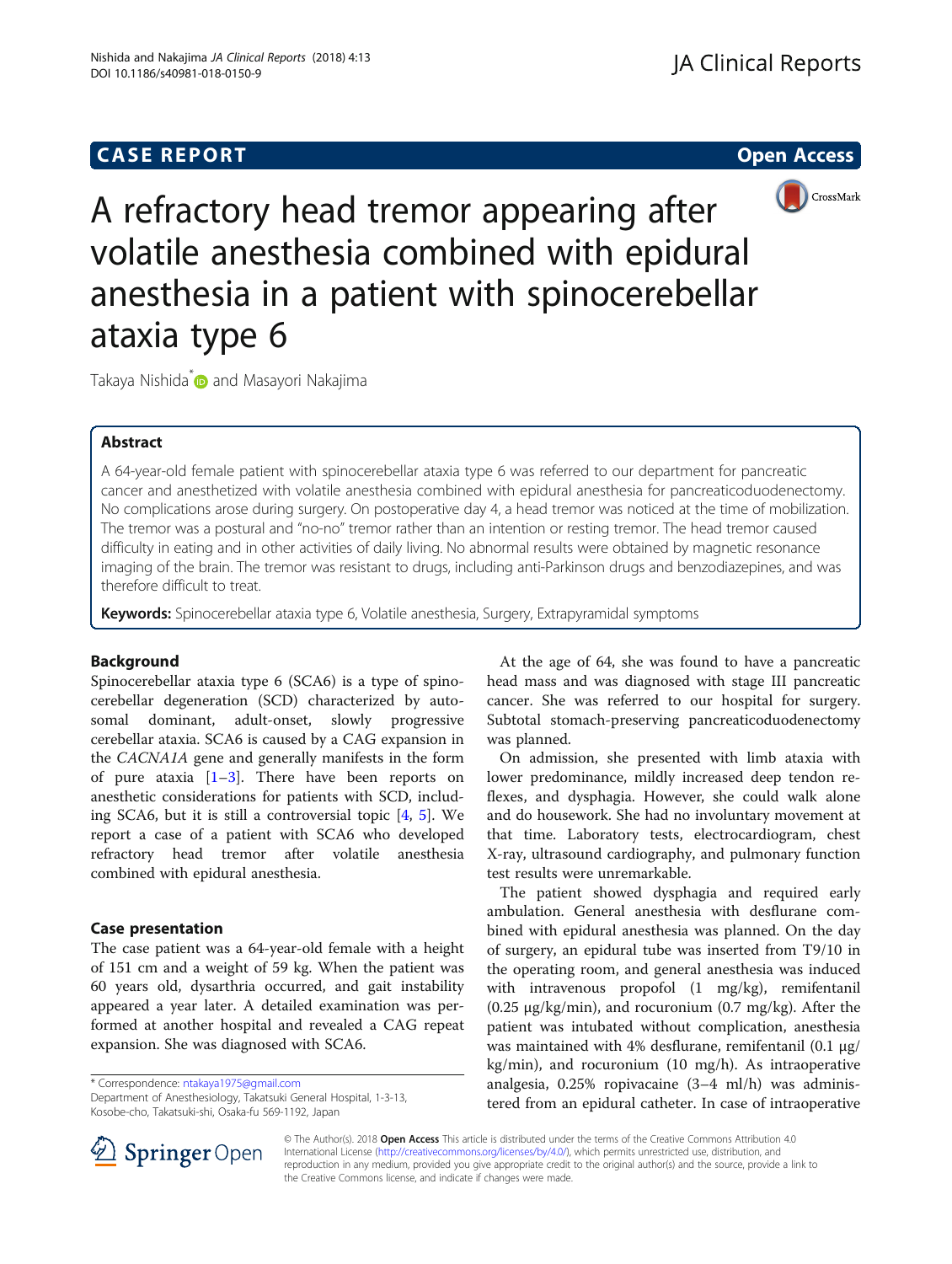hypotension, isotonic crystalloid fluids, colloid fluids, or vasopressor agents were used, and we maintained her mean pressure at over 60 mmHg. During surgery, no serious problems occurred. At the end of surgery, neuromuscular relaxant agents were antagonized with sugammadex (2 mg/kg), and she was extubated. She was able to communicate soon and was transferred to the intensive care unit (ICU). For postoperative analgesia, 0.2% ropivacaine combined with fentanyl (3 μg/ml) was administered at a rate of 4 ml/h from an epidural catheter.

The duration of the operation was 8 h and 52 min, and the duration of anesthesia was 10 h and 21 min. The bleeding volume was 1855 ml. A total of 4660 ml of crystalloid fluids and 2000 ml of colloid fluids were infused. Two units of red blood cells were transfused.

The patient was stable in the ICU, but experienced postoperative nausea and vomiting (PONV). Thus, until postoperative day (POD) 2, she was treated with intravenous metoclopramide (up to 20 mg/day). She was discharged to ward at POD 4. However, a head tremor was noticed on the same day. The tremor did not improve for a month, and she was referred to a neurologist. The type of tremor was a postural and "no-no" tremor, not an intention or resting tremor. The head tremor stopped when the head contacted the bed. The head tremor caused difficulty in eating and in other activities of daily living. After consultation, brain magnetic resonance imaging did not reveal an infarction area or degeneration in the basal ganglia, including the pallidum and subthalamic nucleus. The tremor was resistant to treatment, including treatment with anti-Parkinson drugs and benzodiazepines.

### **Discussion**

SCA6 is a subtype of SCD characterized by autosomal dominant, adult-onset, slowly progressive cerebellar ataxia, dysarthria, and nystagmus. Unlike other types of SCD, such as multiple system atrophy, SCA6 is a predominantly cerebellar disorder with less involvement of non-cerebellar systems [\[1](#page-2-0), [3](#page-2-0)]. However, SCA6 has a wide spectrum, and a case with extrapyramidal symptoms, including parkinsonism and autonomic dysfunction, has been reported [\[2](#page-2-0)]. The mean age range of onset for SCA6 is 43–52 years, the prevalence of this disease is estimated to range from 0.02 to 0.31 per 100,000 people, and it has been reported to vary by geographic area [[1\]](#page-2-0).

Initial symptoms are gait unsteadiness, stumbling, imbalance, and dysarthria. Eventually, all patients develop gait ataxia, upper-limb incoordination, intention tremor, and dysarthria. Dysphagia is common. Hyperreflexia and extensor plantar responses occur in up to 40–50% of patients. Mentation is generally preserved [\[1](#page-2-0)].

A recent case study reported that there was no evidence of exacerbation of the pathological processes of SCD after neuraxial anesthesia [[4\]](#page-2-0). Administration of epidural labor analgesia to a patient with olivopontocerebellar degeneration has been reported [[6](#page-2-0)]. Similarly, labor analgesia with epidural anesthesia has been reported in spinocerebellar atrophy [\[7](#page-2-0)].

In this case, we considered the long duration of the operation and the necessity of early awakening after surgery. Because of a meta-analysis reporting that desflurane reduces operating room recovery time relative to propofol [\[8\]](#page-2-0), we decided to manage the patient mainly with desflurane. However, there have been reports that halothane and enflurane each produce a reversible decrease in cerebellar cGMP and affect cerebellar mechanisms controlling motor activity in mice [[9](#page-2-0), [10](#page-2-0)]. Thus, some authors suggest that volatile agents should be administered carefully in patients with SCD [[5\]](#page-2-0).

To our knowledge, there are no reports of acute onset or exacerbation of symptoms after surgery or anesthesia in patients with SCD. However, there have been reports of patients with asymptomatic SCA10 developing cerebellar ataxia in pregnancy and in the postpartum period or after corticosteroid therapy  $[11, 12]$  $[11, 12]$  $[11, 12]$  $[11, 12]$ . The authors of the previous reports hypothesized that hormonal changes are likely to influence the manifestation of the condition. On the other hand, factors related to stress might play a pivotal role in the development of acute cerebellar ataxia symptoms in patients with asymptomatic SCA10 [[11\]](#page-2-0).

Metoclopramide, which blocks the activity of the D2 dopamine receptor, was prescribed (up to 20 mg/day) for the treatment of PONV immediately after surgery until POD 2. However, the duration of metoclopramide therapy before the onset of extrapyramidal symptoms was short, and the dose of metoclopramide was low compared to the duration and doses previously reported, and furthermore, metoclopramide discontinuation could not resolve the head tremor [\[13](#page-2-0), [14\]](#page-2-0).

There is a possibility that the head tremor occurred soon after surgery, because the tremor stopped when the head contacted the bed. Delay of ambulation after surgery may complicate discovery of the head tremor in this case. Surgery or anesthesia might have led to the head tremor. First, certain anesthetic agents, such as volatile agents, may strongly influence the cerebellum or the extrapyramidal system in patients prone to developing neurodegenerative diseases. A previous report suggested that the function of p-type calcium channel alters in SCA6, which may contribute to degeneration of Purkinje cells [\[15](#page-2-0)]. Furthermore, a report have described that volatile agents may induce abnormal calcium release from the endoplasmic reticulum and neural cell damage, although desflurane has less potency compared to isoflurane  $[16]$  $[16]$  $[16]$ . Thus, there is a possibility that alterations in intracellular calcium homeostasis may have